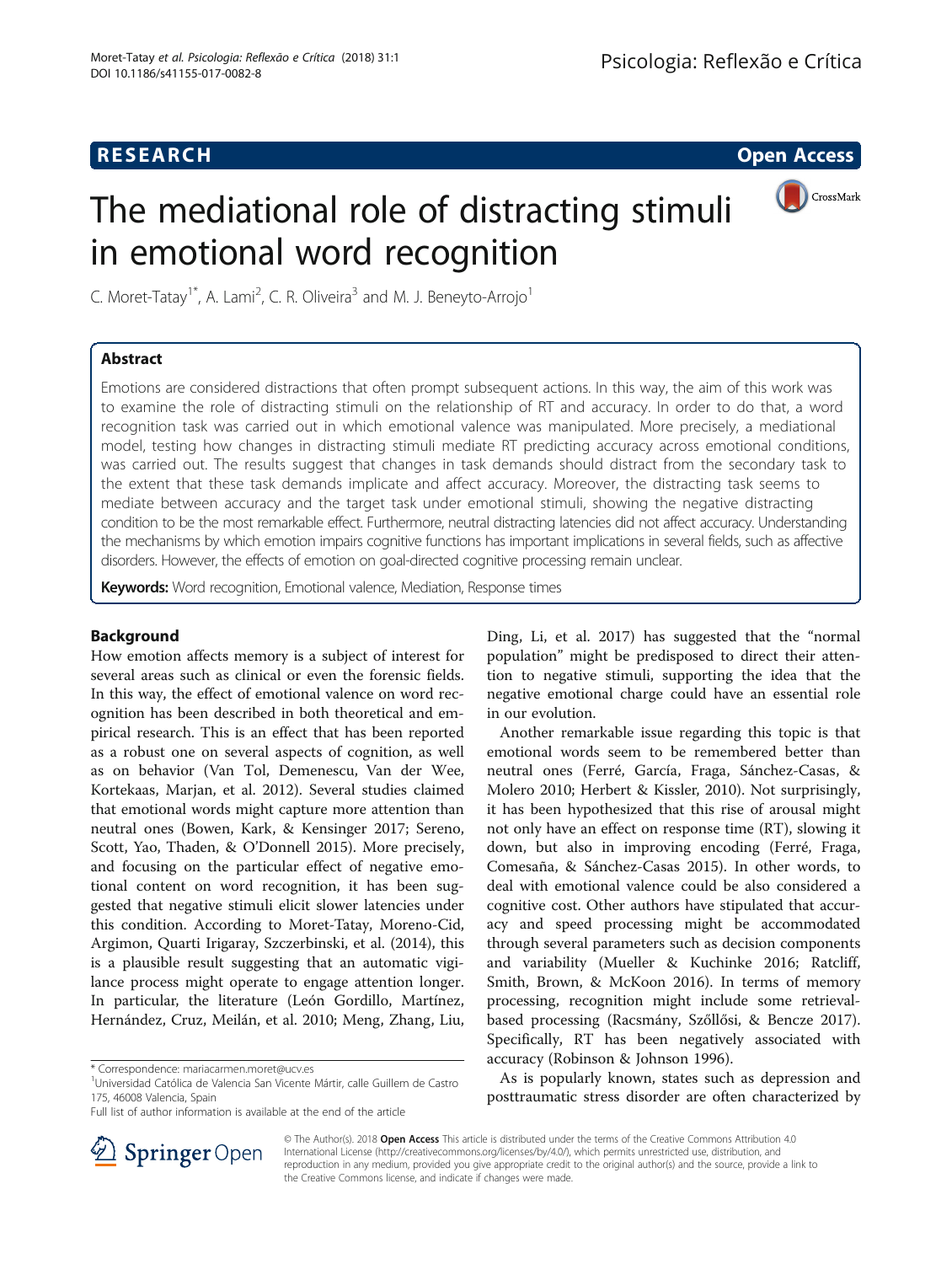increased susceptibility to emotional distraction. It involves conscious and unconscious processes that draw attention away from a task. Moreover, Foerde, Knowlton, and Poldrack ([2006](#page-4-0)) found evidence that memory performance could be modulated by distraction by using functional MRI (fMRI). On a theoretical level, distraction has been described as an important key in theories of emotion regulation (Zhang, Gross, & Hayne [2017](#page-4-0)).

According to the literature (Dolcos & McCarthy [2006](#page-4-0); Schwager & Rothermund [2013\)](#page-4-0), the neural systems try to mediate the detrimental effects of emotional distractors. These might be defined as emotional information that impairs cognitive functions due to a high attentional cost or a detrimental effect on inhibition. In this way, several authors have proven that emotional irrelevant information can capture attention from the task in question, in terms of latency components (Gupta, Hur, & Lavie [2016;](#page-4-0) Hodsoll, Viding, & Lavie [2011\)](#page-4-0). Although many efforts have been made, it remains unclear whether there would be an effect of emotional valence on accuracy for the irrelevant distractors in conditions of low load. That is to say how emotional valence can interfere with the efficiency of the underlying basic cognitive process related to attention. For this reason, a mediation model among the variables described before was chosen. In this way, the type of analysis is related to a path analysis, which is of interest to examine the relationships between variables. In particular, this is a useful tool for the testing of a model and both direct and indirect effects on a given result (such as mediation and moderation among other relationships), under the basis of multiple regression. Moreover, it can popularly be understood as a particular case of structural equation modeling (SEM). For the purpose of the present study, this method is of interest, as it might allow us to examine the mediational role of distracting stimuli in latencies to emotional stimuli. Due to the above considerations, several results were expected. First of all, we expected a stronger correlation between accuracy and reaction time under emotional conditions, indicating a cognitive cost. Finally, we expected that latencies under distracting stimuli would mediate the recognition in terms of target latencies and accuracy variables, depicting working memory (WM) and inhibition processes.

# Method

#### Participants

A sample of 95 university students took part in the experiment (62 women and 33 men, with an average age of  $25.12$  years and  $SD = 3.10$ ). In terms of inclusion criteria, all the participants had normal or corrected to normal vision, were native Spanish speakers and did not report cognitive or neurological disorders after a personal interview.

# Materials

The stimuli employed were a selection of words from the Busca Palabras database (Davis & Perea [2005](#page-4-0)). A total of 90 words were divided into three sets of 30 stimuli, based on their scores on emotional valence (positive, negative, or neutral); see Table 1. Employing the same stimuli as Moreno-Cid, Moret-Tatay, Irigaray, Argimon, Murphy, et al. [\(2015\)](#page-4-0), where stimuli rated 4 or lower were considered to be negative, rated 4 to 6 to be neutral, and rated above 6 to be positive (consistent with previous literature, see Moret-Tatay et al. [2014](#page-4-0)). From the 90 words selected, 45 words were designated as target (and appeared in the first and second block) and the other 45 as distractors (and appeared only in the second block).

# Procedure

Participants were tested in a quiet room, in groups of three or four. The presentation of stimuli and recording of response times were controlled by a Windows operating system through the DMDX software (Forster & Forster [2003](#page-4-0)). The experiment consisted of two phases. In the first phase, 45 target stimuli were randomly presented (divided into 15 stimuli for each of the three valence categories) with short exposures of 2 s each. In the second phase (15 min after the participants were distracted by performing Stroop tasks), 45 target stimuli plus the 45 distracting stimuli were randomly presented. Each word was presented until the participant gave a response or 2000 ms had passed. The participants were instructed to press a button (labeled "Yes") if the stimulus was a target stimulus and press another button (labeled "No") if the stimulus was a distractor stimulus. The participants were also instructed to respond as quickly as possible while maintaining a reasonable level of accuracy. The session lasted approximately 30 min.

## Design and data analysis

A repeated measure design was employed where a classical analysis of variance (ANOVA) explored the impact of stimulus identity (target or distractor) and emotional valence on response latency and accuracy. The statistical analysis was performed using SPSS 20. We conducted a mediational analysis using process macro for SPSS (Hayes [2015\)](#page-4-0) to test the hypothesis that latency changes in distracting stimuli mediate the effect of RT in predicting accuracy. In this way, regression-based mediation

Table 1 Average valence for the selected words in the different sets (standard deviation in parenthesis)

| Valence/condition | Neutral    | Negative   | Positive   |
|-------------------|------------|------------|------------|
| Target            | 4.77(0.20) | 2.86(0.62) | 6.62(0.53) |
| Distracting       | 4.89(0.40) | 2.84(0.78) | 7.2(0.62)  |
|                   |            |            |            |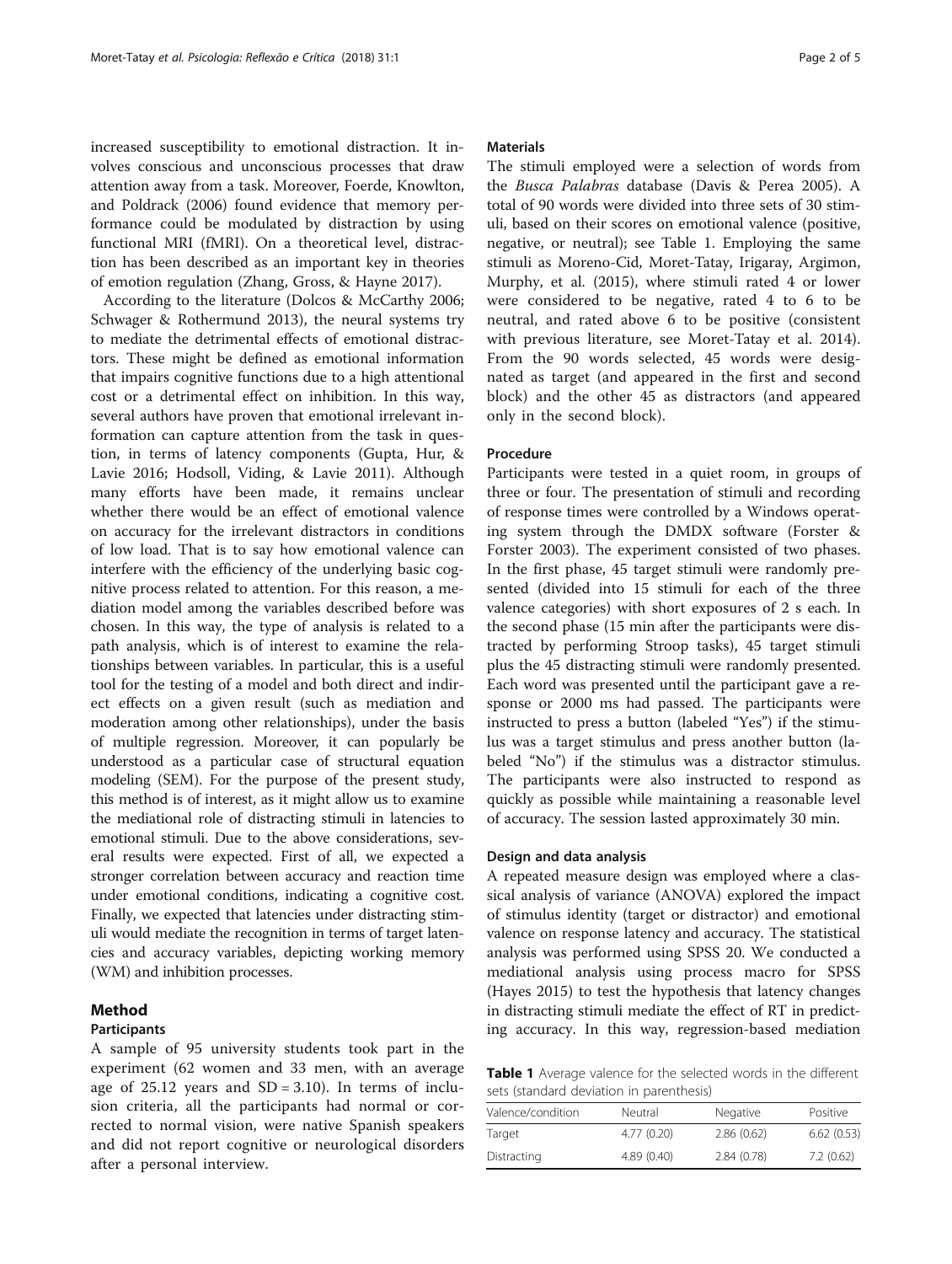procedures were executed employing bootstrapping procedures (MacKinnon & Fairchild [2009;](#page-4-0) Hayes [2009](#page-4-0)). This method allows the measuring of the indirect effect that represents the impact of the mediator variable on the stipulated relation by a method of bootstrapping (10000) with confidence intervals. More precisely, a regression coefficient (and associated  $t$  test) was first calculated on the mediational M variable (and its inherent a and b paths), the  $X$  independent variable on the dependent variable without the inclusion of moderator (c' path) and the  $X$  independent variable on the dependent variable after the mediator was included (c path). Figure 1 depicts this analysis in terms of variables and paths.

# Results

The RTs were longer for negative stimuli than positive and neutral ones. Table 2 presents the average reaction times (ms), error rates, and standard deviation for each group of words. In the ANOVA for latency analyses, RTs less than 250 ms and over 1800 ms were excluded (less than 2% of the data set). The 1800 ms cutoff point was adopted for consistency with earlier studies in the field (Moret-Tatay et al. [2014](#page-4-0); Moret-Tatay, Leth-Steensen, Irigaray, Argimon, Gamermann, et al. [2016;](#page-4-0) Moret-Tatay et al. [2016;](#page-4-0) Perea, Panadero, Moret-Tatay, & Gómez [2012](#page-4-0)). A  $2 \times 3$  ANOVA was conducted.

The ANOVA of RT showed that differences in emotional valence (where negative stimuli was recognized slower) were close to but did not reach statistical significant:  $F_{(2, 188)} = 2.94$ ; MSE = 16,329.33;  $\eta^2 = 0.03$ ;  $p = 0.055$ . Bonferroni's pairwise comparison approached but did not reached the statistically significant for negative versus positive stimuli ( $p = 0.06$ ). In the case of distracting and target conditions, target stimuli were processed faster than distractors, and this difference reached statistical significance:  $F_{(1,94)} = 61.25$ ; MSE = 1,131,718.40;  $\eta^2 = 0.39$ ;  $p < 0.01$ . Any interaction or error differences did not reach statistical significance  $(F < 1)$ .

On the other hand, the ANOVA of on accuracy showed that differences in emotional valence (where positive stimuli was recognized slower) reached the



Table 2 Response time averages (ms), error rate, and standard deviation (SD) for different experimental conditions

| Images      | Neutral | Negative | Positive |
|-------------|---------|----------|----------|
| Target      | 853.79  | 864.13   | 843.18   |
| SD          | 140.64  | 147.50   | 133.41   |
| Accuracy    | 61.9%   | 67.2%    | 69.5%    |
| Distracting | 936.77  | 953.17   | 938.52   |
| SD          | 170.35  | 164.52   | 173.28   |
| Accuracy    | 72.6%   | 68.3%    | 74.2%    |
|             |         |          |          |

statistical significant,  $F_{(2, 188)} = 8.33$ ; MSE = 0.015;  $\eta^2$  = 0.081;  $p < 0.01$ . In the case of distracting and target conditions, target stimuli were processed faster than distractors, and this difference reached the statistical significance:  $F_{(1,94)} = 5.38$ ; MSE = 0.434;  $\eta^2 = 0.054$ ; p < 0.05. All Bonferroni's pairwise comparison between negative versus positive/neutral stimuli were statistically significant for emotion ( $p < 0.05$ ), but neutral versus positive differences did not reach the statistical level. An interaction (emotion\*presentation) was found across variables:  $F_{(2, 188)} = 6.99$ ; MSE = 0.016;  $\eta^2 = 0.069$ ;  $p < 0.01$ .

Finally, a mediational model was tested. Previously, any relationship between variables was examined through Pearson correlation coefficient (Fig. [2\)](#page-3-0). As depicted in Table [3](#page-3-0), changes in latencies to distracting stimuli significantly mediated errors on target stimuli for the negative condition  $(F_{(1,93)} = 53.07; \text{MSE} = 0.6435; \text{R}^2 = .36; \text{p} < 0.001; \text{the}$ neutral  $(F_{(1,93)} = 47.83; \text{ MSE} = 0.6675; R^2 = .34; p < 0.001)$ and the positive one  $(F_{(1,93)} = 40.85; \text{ MSE} = 0.7022; R^2 = .31;$  $p < 0.001$ ). Figure 1 depicts each of the paths for each model. All of them reached the statistical significance, except for the b path in the neutral condition. Any other combination across emotional condition did not reach the statistical significance.

# Conclusions and discussion

Emotions are considered distractions that often prompt subsequent actions. The aim of this work was to examine the role of distracting stimuli on the relationship of RT and accuracy. Understanding the mechanisms by which emotion impairs cognitive functions has important implications in several fields, such as affective disorders. Moreover, and according to Dolcos and McCarthy [\(2006](#page-4-0)), the neural systems that mediate the effects of emotion on goal-directed cognitive processing remain unclear.

The results could be described as follows: (i) First of all, changes in task demands should distract from the secondary task to the extent that these task demands implicate and affect accuracy, (ii) the distracting task mediates between the target task and accuracy under emotional stimuli, (iii) negative distracting stimuli seem to have a higher mediational effect than neutral or posi-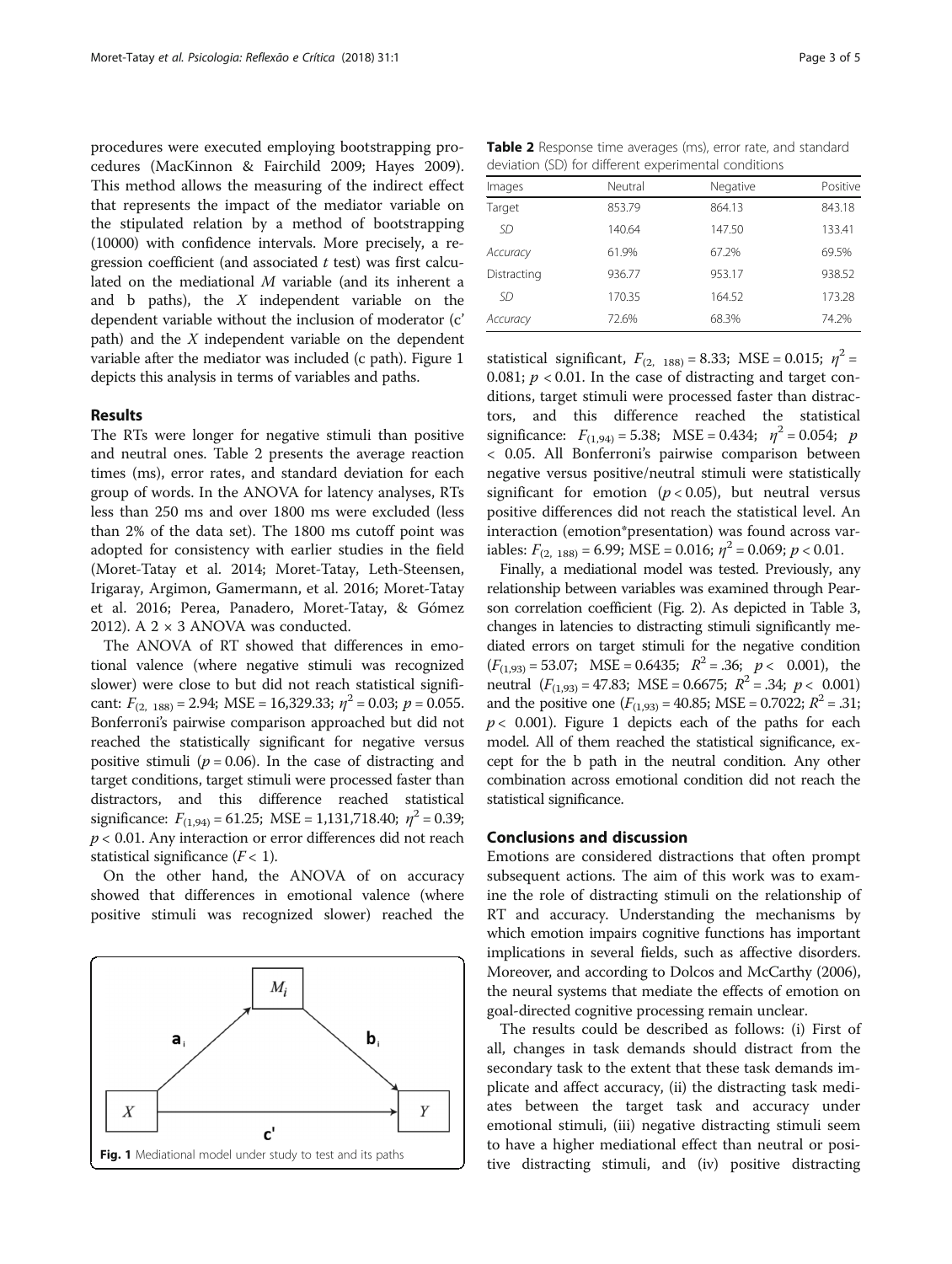<span id="page-3-0"></span>

stimuli seem to have a higher mediational effect than neutral distracting stimuli.

As expected from the literature, latencies to distracting words presented higher RT. This indicates a cognitive cost in rejecting the second demand in a task. Moreover, and as it was hypothesized, RTs were inversely correlated to accuracy in most of the cases, in particular, under emotional conditions (as expected from previous literature (León Gordillo et al. [2010](#page-4-0); Moreno-Cid et al. [2015](#page-4-0)). In this way, a mediational effect was found from distracting stimuli, except for the neutral ones. This might emphasize the role of emotion on memory, as a bias described before. Moreover, this type of approach could be considered as an extra value of the present work, as traditional analyses of variance, such as ANOVA, might be implemented by taking advantage of other more sophisticated analyses (Moret-Tatay et al. [2017](#page-4-0)).

In sum, our results showed that distraction should be intermediate under emotional conditions. Moreover, a stronger prediction from the negative stimuli was found. This hypothesis has received strong empirical support that negative stimuli generally hold more attention than neutral or positive stimuli, even for mood-congruent cognitions (Van Dillen & Koole [2007\)](#page-4-0). This work also presents potential limitations. There are remarkably high error rates, which indicate that the task might be difficult for participants indicating a floor effect. For future research, it would be interesting to develop an easier series of experiments that might also examine the role attentional demands as indicated by several authors (Moret-Tatay et al. [2014](#page-4-0); Moret-Tatay & Perea [2011;](#page-4-0) Navarro-Pardo, Navarro-Prados, Gamermann, & Moret-Tatay [2013\)](#page-4-0) and its possible interactions with emotional valence.

| Table 3 Pearson coefficients across RT, accuracy, emotional valence, and condition (target and distracting) |  |  |  |
|-------------------------------------------------------------------------------------------------------------|--|--|--|
|-------------------------------------------------------------------------------------------------------------|--|--|--|

|                 |             |          | <b>RT</b> |           |                      |                           |           |           | Accuracy                  |                      |                                       |                      |           |            |
|-----------------|-------------|----------|-----------|-----------|----------------------|---------------------------|-----------|-----------|---------------------------|----------------------|---------------------------------------|----------------------|-----------|------------|
|                 |             |          | Target    |           |                      | Distracting               |           |           | Target                    |                      |                                       | Distracting          |           |            |
|                 |             |          | Negative  | Neutral   | Positive             | Negative Neutral Positive |           |           | Negative Neutral Positive |                      |                                       | Negative Neutral     |           | Positive   |
| <b>RT</b>       | Target      | Negative |           | $.715***$ | $.726$ **            | $.603***$                 | $.643***$ | $.577***$ | $-.197$                   | $-.242^* - .216^*$   |                                       | .096                 | .201      | $-.033$    |
|                 |             | Neutral  |           |           | $.722$ <sup>**</sup> | $.613***$                 | $.583***$ | $.618***$ | $-.076$                   | $-.220^*$            | $-.157$                               | $-.034$              | .109      | $-.194$    |
|                 |             | Positive |           |           |                      | $.555***$                 | $.576***$ | $.552***$ | $-.209$ <sup>*</sup>      |                      | $-.290^{\ast\ast}$ $-.308^{\ast\ast}$ | $-.043$              | .028      | $-.115$    |
|                 | Distracting | Negative |           |           |                      |                           | .766**    | $.814***$ | .145                      | $-.056$              | .091                                  | $-.146$              | $-.102$   | $-.351***$ |
|                 |             | Neutral  |           |           |                      |                           |           | $.750***$ | .170                      | .016                 | .056                                  | $-.118$              | $-.137$   | $-.305***$ |
|                 |             | Positive |           |           |                      |                           |           |           | .199                      | $-.048$              | .006                                  | $-.227*$             | $-.180$   | $-.416**$  |
| Accuracy Target |             | Negative |           |           |                      |                           |           |           |                           | $.422$ <sup>**</sup> | $.505***$                             | $-.218$ <sup>*</sup> | $-.171$   | $-.114$    |
|                 |             | Neutral  |           |           |                      |                           |           |           |                           |                      | $.490***$                             | $-.124$              | $-.031$   | .034       |
|                 |             | Positive |           |           |                      |                           |           |           |                           |                      |                                       | .080                 | $-.100$   | $-.016$    |
|                 | Distracting | Negative |           |           |                      |                           |           |           |                           |                      |                                       |                      | $.651$ ** | $.625***$  |
|                 |             | Neutral  |           |           |                      |                           |           |           |                           |                      |                                       |                      | 1         | $.654***$  |
|                 |             | Positive |           |           |                      |                           |           |           |                           |                      |                                       |                      |           |            |